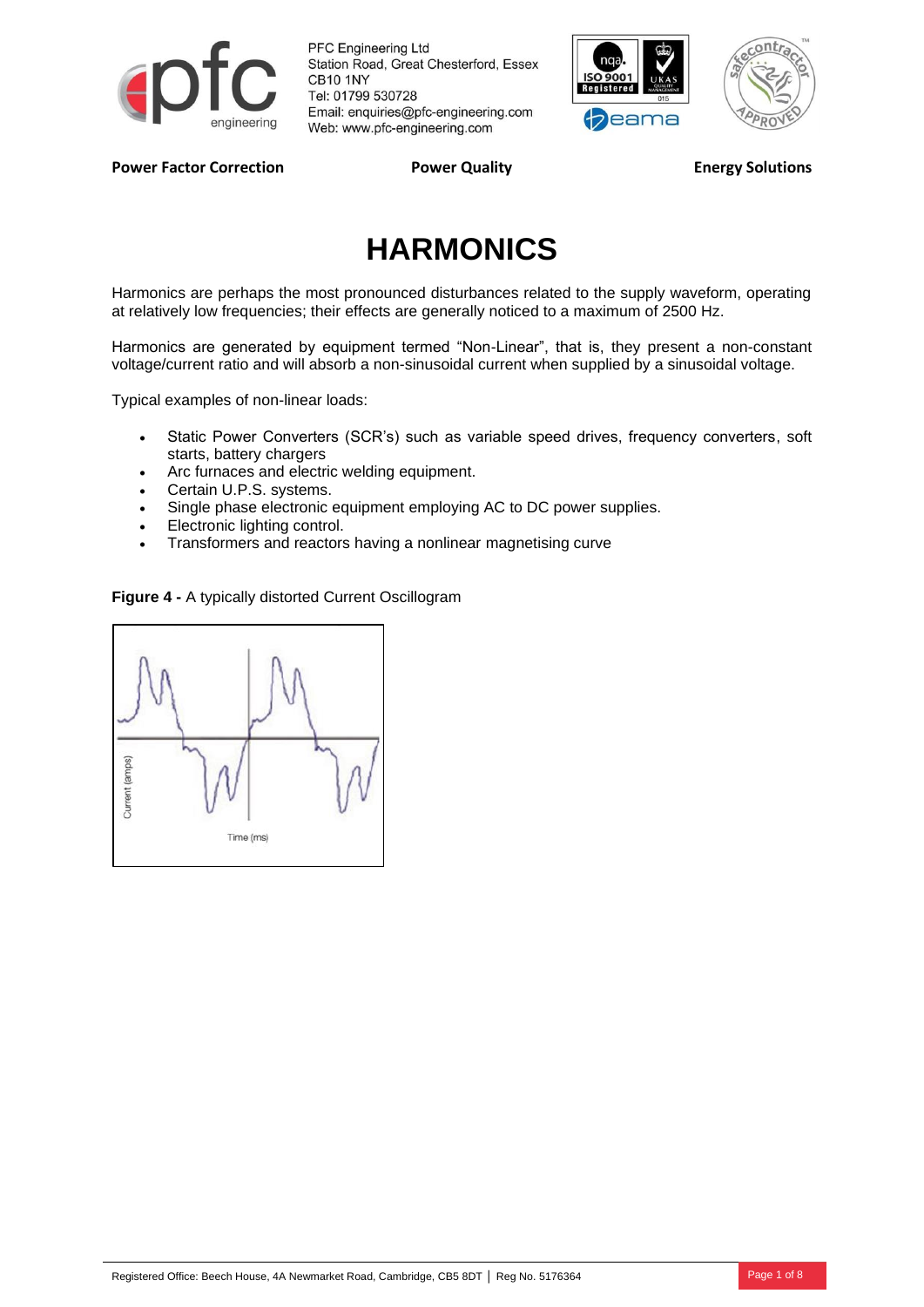## **What Are The Main Problems Associated With Harmonic Interference?**

- Overheating of conductors
- Neutral overload
- Increased transformer losses
- De-rating of transformers
- Nuisance tripping of circuit breakers
- Overload and premature failure of PFC
- Neutral-earth potential
- Significant voltage distortion on weak networks
- Distortion reflected onto the common utility network
- Mal-operation of microprocessorbased equipment
- PC monitor "wobble"
- Lighting ballast premature failure
- Potential system resonance with PFC capacitors
- Causes linear devices to draw nonlinear current
- Torque pulsation in motors
- Capacitor dielectric failure
- Insulation breakdown
- PC monitor and power supply failure
- Electronic Lighting failure

# **Harmonic Current Distortion**

Both single and three phase non-linear loads can present a waveform that drastically departs from a sinusoid. Quantification of this complex signal can be derived by breaking it into its constituent components – known as "Harmonics". A harmonic is a sinusoidal signal, the frequency of which is an integral multiple of the fundamental supply frequency (50 or 60Hz). The variation between the RMS value of the fundamental current and RMS value of the total (complex) waveform is termed "Total Harmonic Distortion" or THD and is measured as a percentage of the fundamental current.

As mentioned above a harmonic laden waveform can drastically depart from a perfect sinusoid. Fig 5 illustrates the composition of the resultant complex waveform from the fundamental and its constituent harmonics.



**Figure 5 –** Harmonic Waveform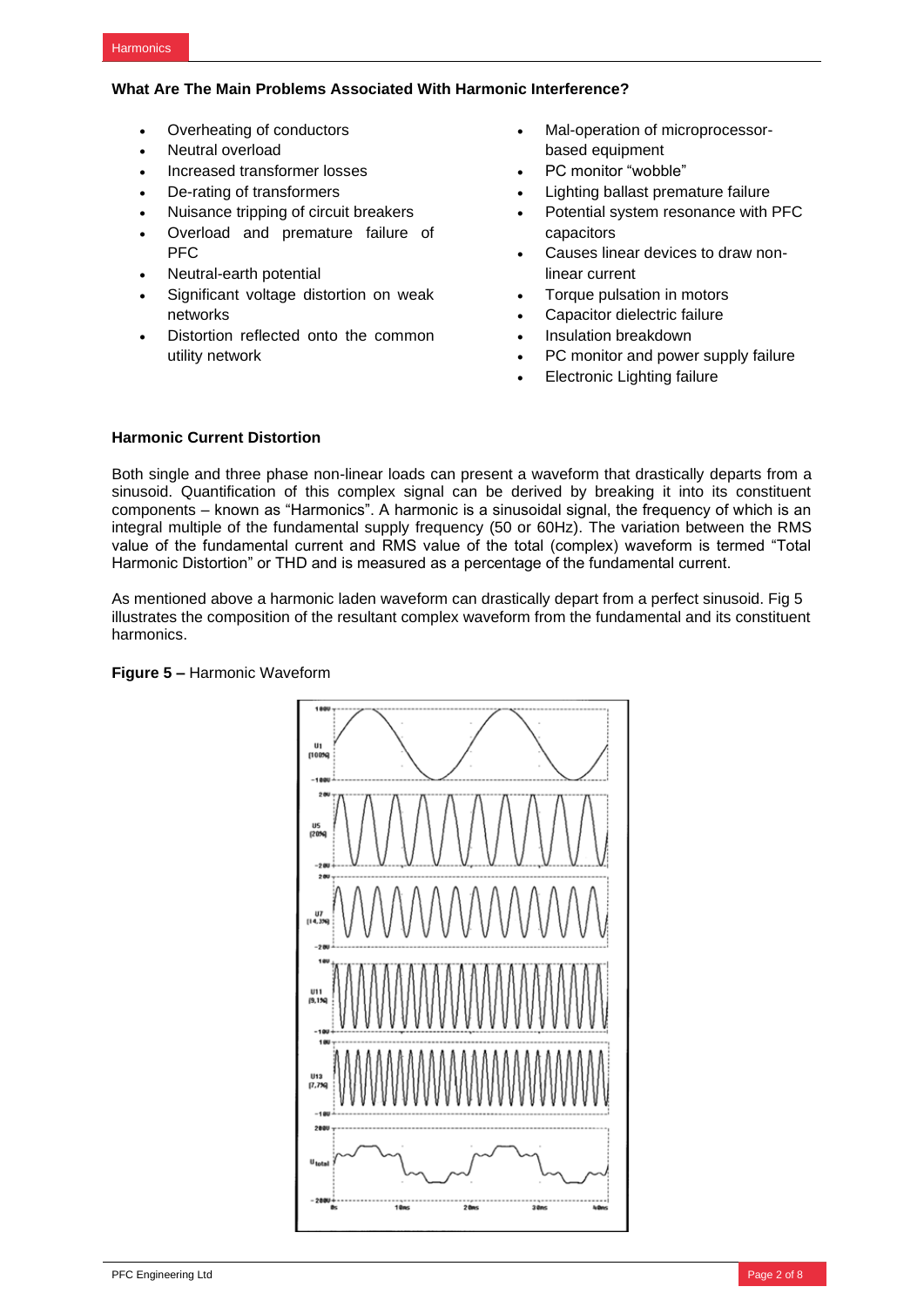## **Harmonic Voltage Distortion**

Ohms law states that a current flowing across an impedance will generate a voltage drop; Non-linear load currents as illustrated above will create a volt drop at the frequency of the harmonic current causing it; this volt drop adds to the fundamental voltage causing it to be distorted. The variation between the RMS value of the fundamental voltage and RMS value of the total (complex) waveform is termed "Total Harmonic Distortion" or THD and is measured as a percentage of the fundamental voltage.

Voltage distortion causes negative effects on the entire distribution network and can have 2 origins:

- **1.** Background distortion, this is present across the utility network supply due to the harmonic load placed upon it by the connected consumers' non-linear loads.
- **2.** Local distortion, this is that present on the customers' own local distribution network due to its impedance and the harmonic loading placed upon it.

Local voltage distortion is generally much higher than the background voltage distortion on the utility supply since this has much lower impedance and the magnitude of the voltage distortion is directly proportional to the impedance of the system. Linear "Damping" loads present on the common supply will further reduce the level of voltage distortion.

## **System Resonance**

All electrical systems have a finite resonant condition; this is when the inductive reactance  $(X<sub>L</sub>)$  and capacitive reactance  $(X_c)$  are equal, being in phase opposition, the two quantities cancel each other. If we consider system resistance (R) to be negligible when compared to either  $X_L$  or  $X_c$  then system impedance (Z) under resonant conditions will tend to zero. With little or no impedance to current flow, large circulating currents are generated.

If we consider that in an electrical power network the largest source of inductive reactance is the supply transformer with power factor correction capacitors being the largest source of capacitive reactance, forming a parallel circuit. So for given values of  $X_L$  and  $X_C$  the system will resonate at one particular frequency i.e. Resonant Frequency  $(f_0)$ . If the resonant frequency is slightly below or equal to a harmonic frequency, then substantial magnification of current at that frequency will occur.

In practice a true resonant condition is rare due to the damping effect of series resistance and resistive loads, however, multiplication factors of 20 have been encountered. This illustrates that the presence of harmonic distortion is an important consideration when engineering a power factor correction scheme.

## **What Effect Does A PFC System Have On A Network With Harmonics?**

A PFC system with no detuning forms a resonant circuit with reactive line impedances. The resonant frequency  $(f_0)$  is given by a simple rule of thumb:



- = short-circuit power at the point where the correction system is connected  $S_{\iota}$ Q
	- = correction system capacitor power rating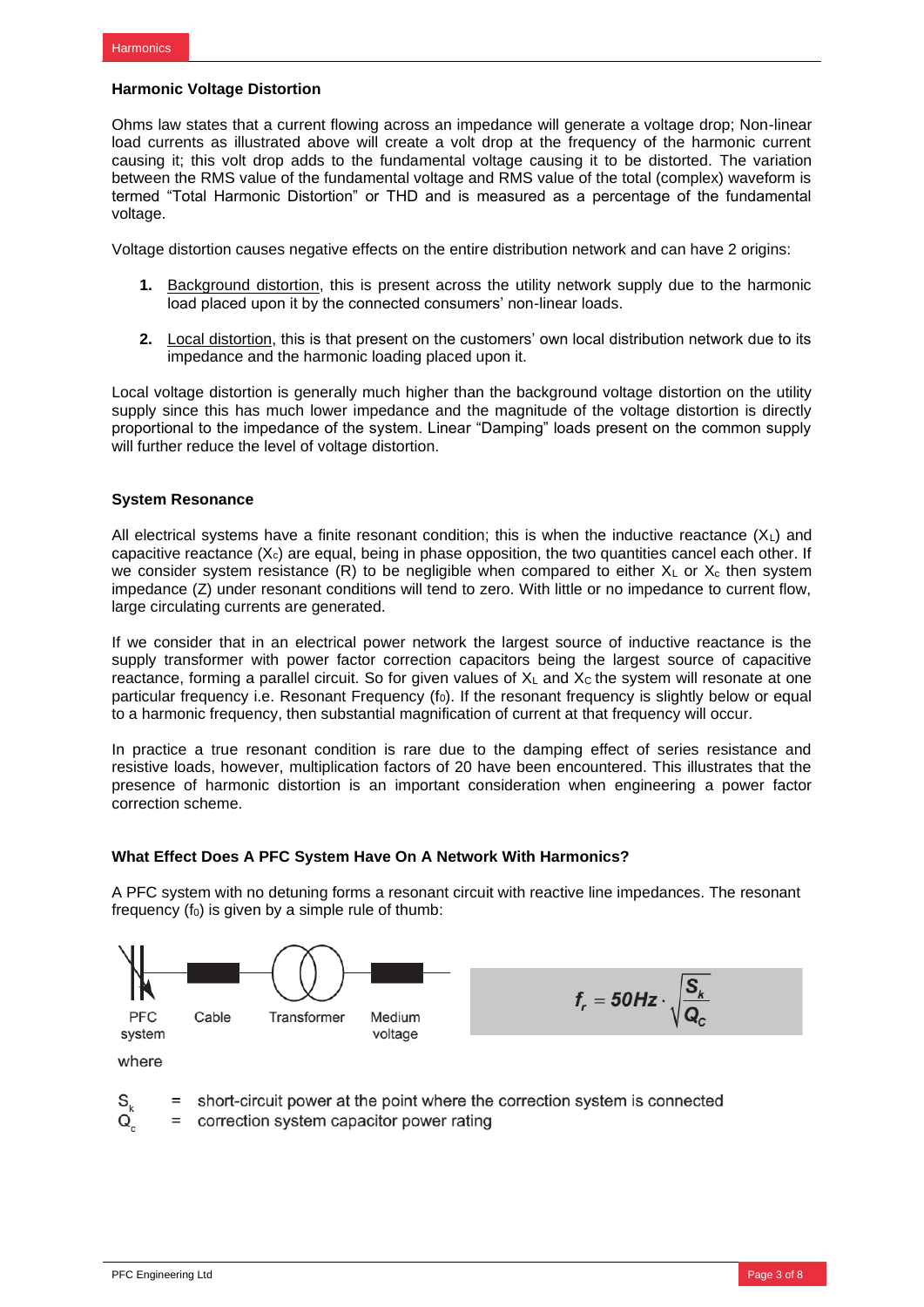The short-circuit power  $(S_k)$  at the point where the PFC system is connected is:

- determined essentially by the transformer  $(S_n / Z)$
- reduced by some 10% by the impedance of the medium voltage system
- potentially greatly reduced by long lengths of cable between the transformer and the PFC system

*Example:*

- Transformer 1000 kVA,  $\overline{Z} = 6\%$
- Short-circuit power of the medium voltage system 150 MVA,  $S_k \approx 12.6$  MVA
- PFC system 400 kVAr in 8 stages, not detuned

| <b>Capacitor power</b><br>rating (QC) | <b>Resonant frequency (fr)</b> |  |
|---------------------------------------|--------------------------------|--|
| 100 kvar                              | 562 Hz                         |  |
| 250 kvar                              | 355 Hz                         |  |
| 400 kvar                              | 281 Hz                         |  |

When the capacitor stages of the correction system are switched in, the network resonant frequency  $(f<sub>0</sub>)$  changes considerably and is repeatedly close to the frequency of a network harmonic.

If the natural resonance of this oscillatory circuit is near to a network harmonic that is present, it is to be expected that resonance will increase the harmonic voltages. Under certain conditions, these may be multiplied by an amount approaching the network Q-factor (in industrial systems about 5-10).

**Figure 6 -** Amplification factor for harmonic voltages in PFC system without detuning in the low voltage network



#### **When Can Dangerous Network Resonances Occur?**

From Fig. 6 it can be seen that it is possible to assess whether resonance problems can occur with harmonics. Simple rules can be applied from this this:

1.) If the resonant frequency is:

- **10%** below/above a network harmonic, the latter will be amplified in a network with a high Q-factor (e.g. in the evenings and at night) **by a factor of up to 4**.
- **20%** above a network harmonic, the latter will be amplified in a network with a high Qfactor **by up to 2.5.**
- **30%** above a network harmonic, the latter will be amplified only slightly, **by a factor of up to about 1.7.**
- 2.) In a network with no harmonic generator of its own, but with pronounced harmonics present in the medium voltage system, the following can occur:
- at a resonant frequency below 400 Hz resonance peaks of the 7th harmonic
- **at a resonant frequency below 300 Hz - dangerous resonance peaks of the 5th harmonic (250 Hz)**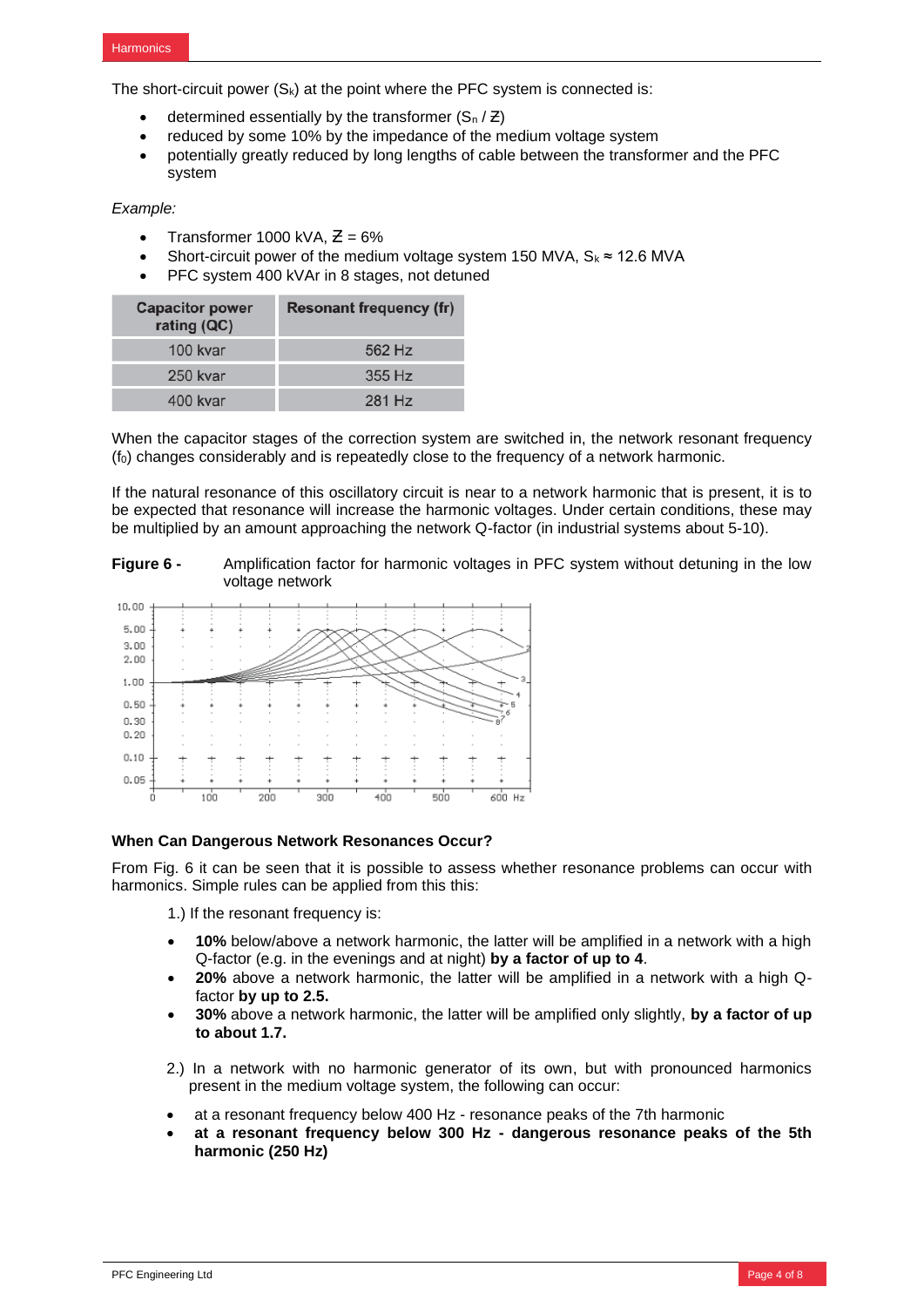## **What Effect Does The Network Configuration Have On The Problem Of Harmonics?**

The network short-circuit power determines the resonant frequency and, where harmonic generators are present in that network, the amplitude of the harmonics in the network voltage.

- If the networks short-circuit power at the point where the PFC system is connected is too low. this causes problems.
- If the short-circuit power is changed radically due to altered switching conditions, this causes problems.

#### *Example:*

In many large commercial facilities continuity of power supply is achieved by connecting the low voltage distribution points via a ring circuit. This network has a high short-circuit power even with large PFC systems and heavy rectifier loads with hardly any harmonics problems arising since the resonant frequency is high and the harmonic currents are dissipated with low voltage drops into the medium voltage system. If a break is made in the ring circuit, for example for maintenance work, the shortcircuit power can decrease considerably under certain conditions, so that the resonant frequency can fall below 300 Hz!

## **Voltage and Current Loads On PFC Systems Without Detuning**

When resonance occurs, the network r.m.s. voltage only increases slightly, but the r.m.s. value of the capacitor current increases considerably. In the case of resonance with the fifth harmonic, this can reach a level of, say, 15% in which case:

- The network r.m.s. voltage increases by 1%
- The crest working line voltage increases by 10-15% (depending on phase angle)
- **The r.m.s. value of the capacitor current increases by 25%!**

In the case of resonance with the 11th harmonic, this can reach a level of, say, 10% in which case:

- The network r.m.s. voltage increases by 0.5%
- The peak value of the mains voltage increases by 6-10%
- **The r.m.s. value of the capacitor current increases by 50%!**

#### **Measures To Counteract Expected Resonances**

If harmonics with high voltage levels, such as:

|  | 4% of the 3rd harmonic (150 Hz)    |  |
|--|------------------------------------|--|
|  | 5% of the 5th harmonic (250 Hz)    |  |
|  | 4% of the 7th harmonic (350 Hz)    |  |
|  | 3% of the 11th harmonic (550 Hz)   |  |
|  | 2.1% of the 13th harmonic (650 Hz) |  |

Due to resonance induced amplification are anticipated when planning a PFC system, serious disruptions can occur in the low voltage distribution system:

- Problems with IT systems and CNC machines
- Damage to rectifiers and/or converters
- Uncontrolled tripping of a variable capacitor bank and circuit breakers
- Shutdown of PFC systems without detuning
- Voltage peaks in the distribution system
- Increased eddy current losses in transformers and induction motors

If the level of individual harmonics with no PFC system amounts to more than 1.5% (7th and higher harmonics) or 2% (5th harmonic) and the resonant frequency of the network can be close to these harmonics, then it must be assumed that these permissible limits will be exceeded by resonanceinduced amplification.

*In situations of this type, only detuned PFC systems should be used in order not to jeopardize the reliability of the low voltage distribution system.*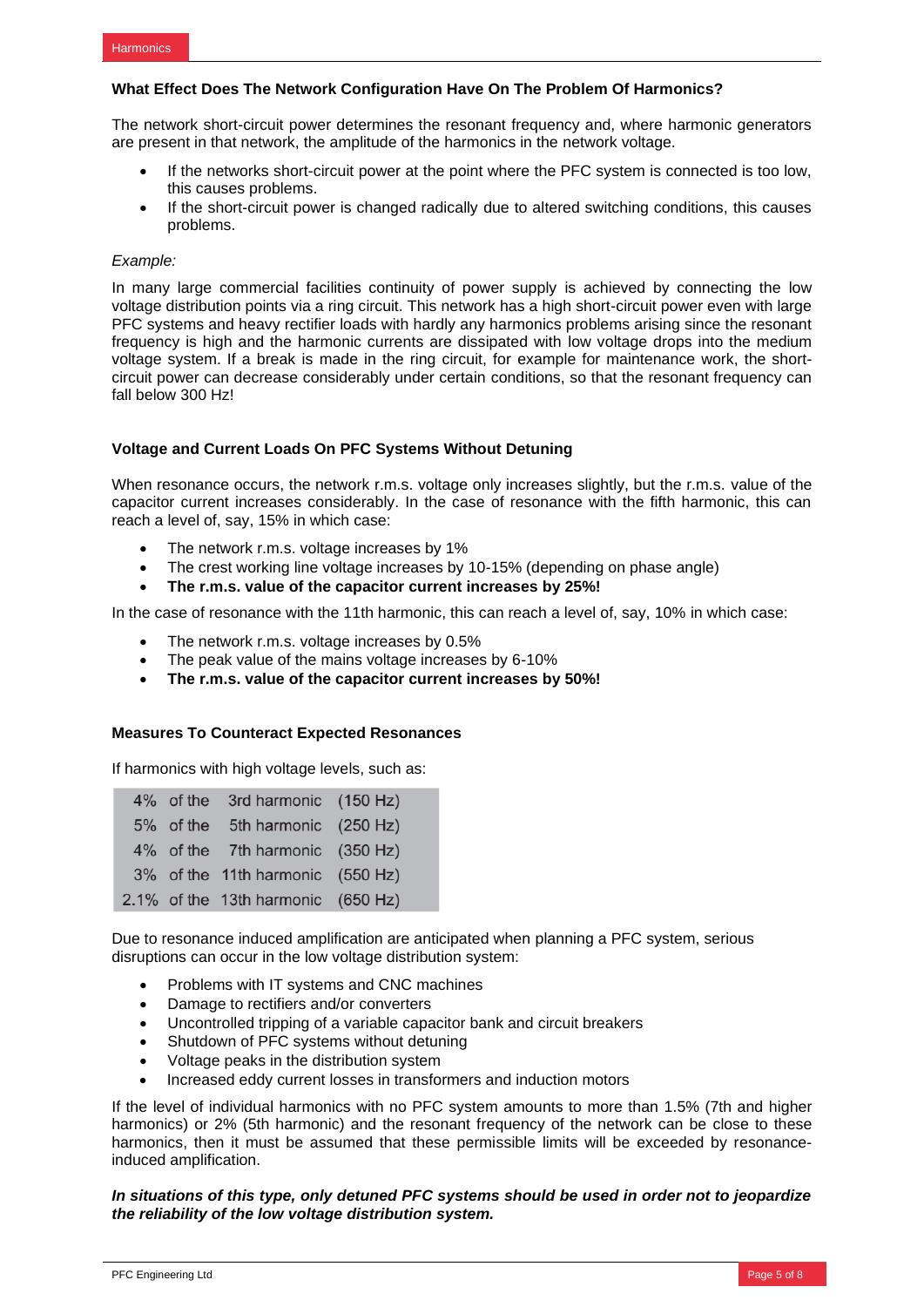# **Detuned Power factor Correction**

*Detuning reduces the resonant frequency to a value below 250 Hz. All harmonics above the resonant frequency of the detuned system are attenuated*.

A detuned capacitor consists of a capacitor in series with a filter reactor. Its series resonant frequency is adjusted by appropriate design of the filter reactor so that it is below the frequency of the  $5<sup>th</sup>$ harmonic (250 Hz). This combination therefore has an inductive characteristic for all frequencies above the series resonant frequency. Resonance between the capacitors and the reactive network impedances is no longer possible. A detuned system suppresses some of the harmonic currents. To prevent overloads due to the 5th harmonic still present in the network, it is present-day practice to adjust the resonant frequency of the detuned circuit to 189 Hz or less.

The detuned circuit is characterized either by the capacitor-choke resonant frequency (fr) or by the relative voltage drop (p) at the choke. These two parameters are related by the following formula:

$$
f_r = 50 Hz \cdot \sqrt{\frac{1}{p}}
$$

*Example:*

 $p = 0.07 (7%)$  $f_r = 189$  Hz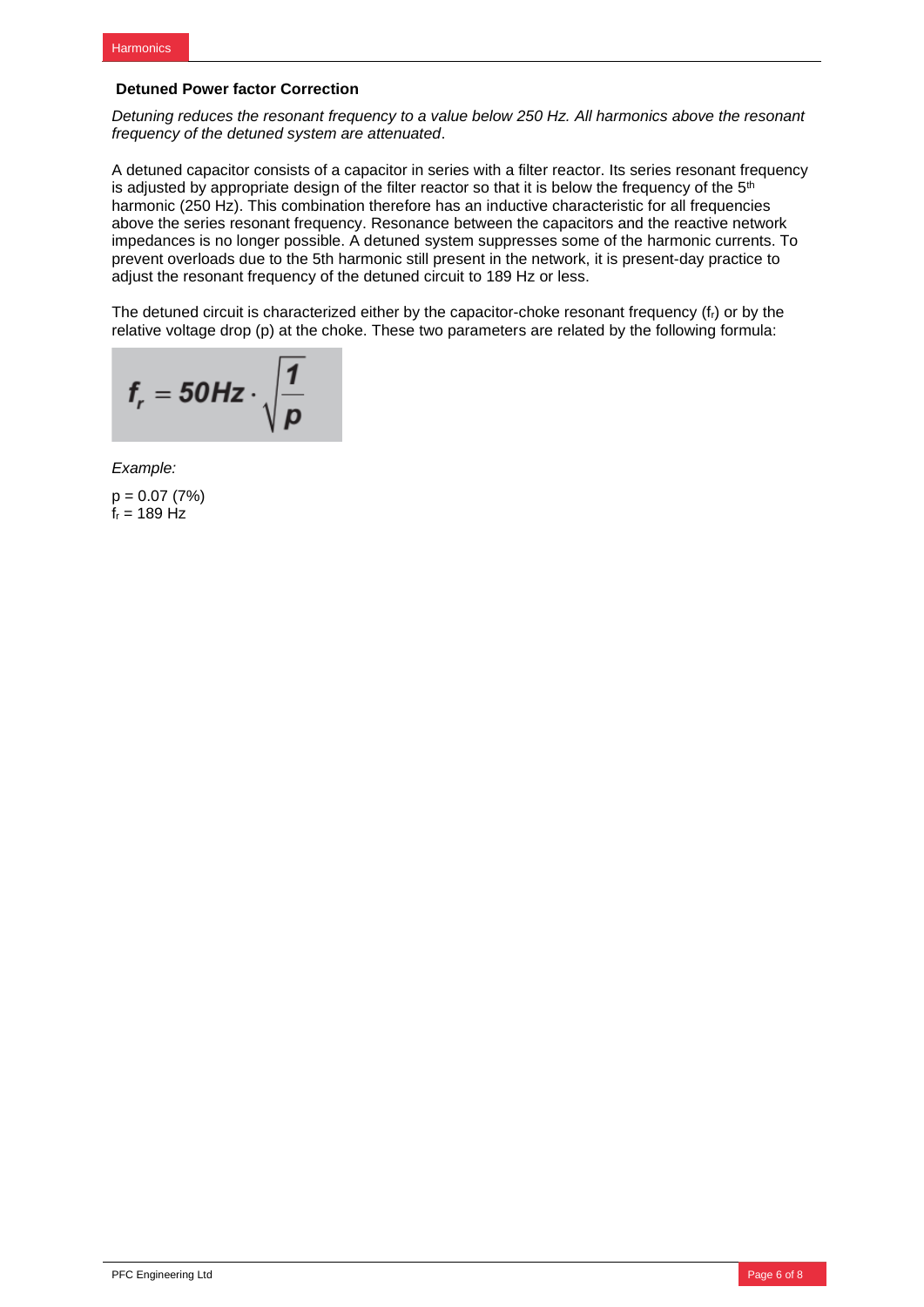#### **Harmonic Standards.**

The last 20 years have seen a steady increase in the levels and associated problems due to harmonic pollution, in an attempt to subdue this increase, standards have been adopted world-wide to limit the level of harmonic distortion on the public supply network. In the USA IEEE 519 is the applicable standard, in Europe the EN61000-3-2/3/4/5 series is sited; whereas in the UK ENA Engineering Recommendation EREC G5/5 is adopted.

# **Engineering Recommendation G5/5**

Engineering Recommendation G5/5 sets planning levels for harmonic distortion to be used in the process for the connection of non-linear equipment to the electrical network. The planning levels are adopted with respect to harmonic voltage compatibility levels set by International Standards.

G5/5 sets limits for the voltage distortion at the point of common coupling (PCC); this being the point being the point where the consumer connects a network where another consumer is (or could be) connected. Although G5/5 is not a standard, Network Operating Companies (NOC's) have adopted it as regulatory and are increasingly enforcing these limits; the intention being to prevent the levels of harmonic distortion on the common supply exceeding the maximum permitted levels given in European Standards IEC 6100-2-2, IEC 61000-2-12 & BS EN 60150, beyond which mal-operation or damage can be caused to connected electrical plant.

| <b>Figure 7</b> - G5/5 Extract: TABLE 1 - Planning Levels for Total Harmonic Voltage Distortion (THvD) at |  |
|-----------------------------------------------------------------------------------------------------------|--|
| supply system PCC nominal Operating Voltage.                                                              |  |
|                                                                                                           |  |

| Nominal voltage (V) | $THD_V$   |  |  |
|---------------------|-----------|--|--|
| kV                  | % $h = 1$ |  |  |
| $V \leq 0.4$        | 5         |  |  |
| $0.4 < V \leq 25$   | 4.5       |  |  |
| $25 < V \le 66$     | 3.7       |  |  |
| $66 < V \le 230$    | 3         |  |  |
| V > 230             | 3         |  |  |

% h = 1 means 'as a percentage of the voltage at the fundamental frequency'.